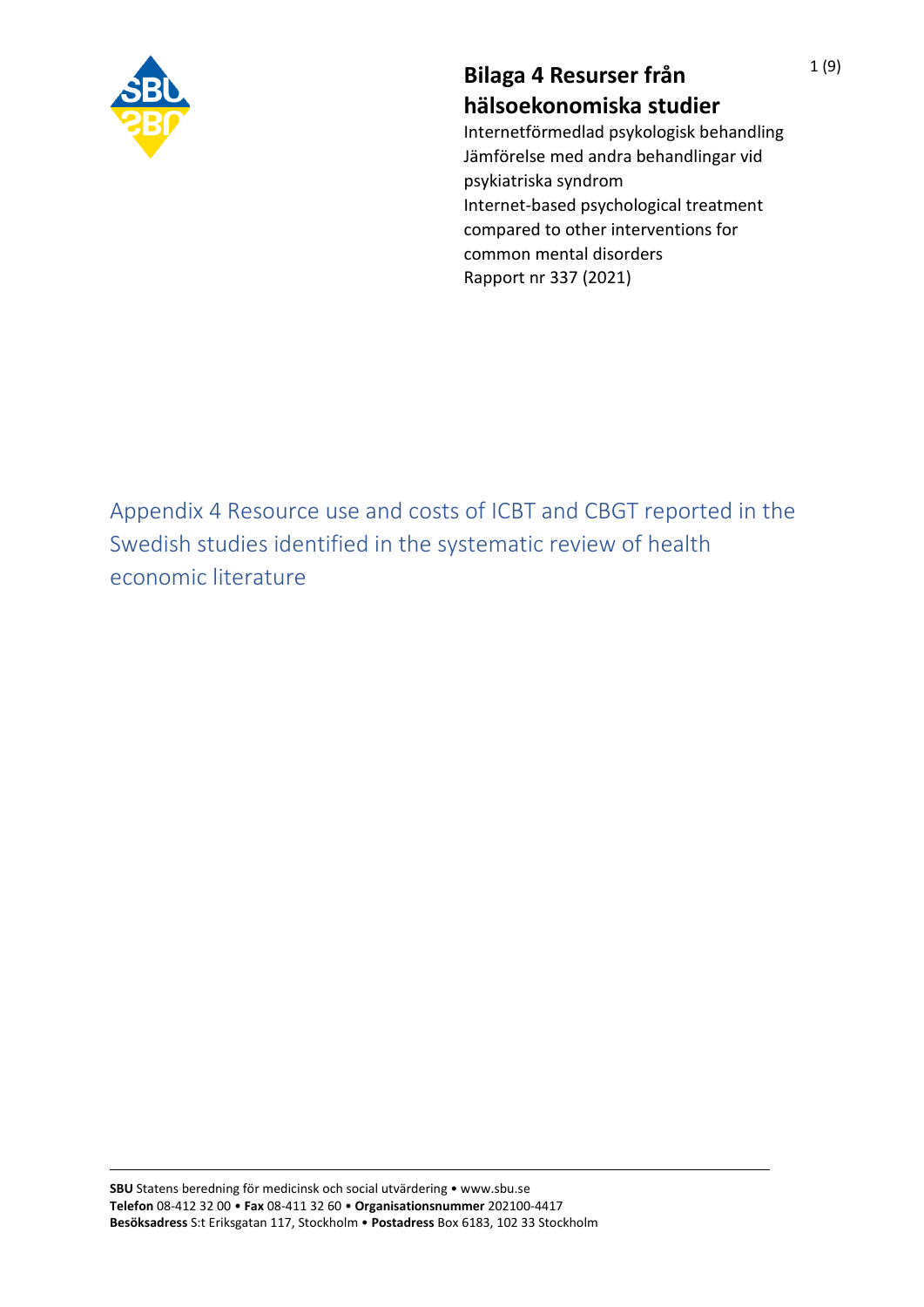## Table of resource use and costs of ICBT and CBGT reported in the Swedish studies identified in the systematic review of health economic literature

| <b>Study</b>        | <b>Principal diagnosis</b> | Intervention                                                                                                                                                                                                       | <b>Comparator</b>                             | <b>Estimate of resource use</b><br>and/or cost of delivering<br>intervention                                                                                                                                                                                                                                                                                    | <b>Estimate of resource use</b><br>and/or cost of delivering<br><b>CBGT</b> |
|---------------------|----------------------------|--------------------------------------------------------------------------------------------------------------------------------------------------------------------------------------------------------------------|-----------------------------------------------|-----------------------------------------------------------------------------------------------------------------------------------------------------------------------------------------------------------------------------------------------------------------------------------------------------------------------------------------------------------------|-----------------------------------------------------------------------------|
| Studies in adults   |                            |                                                                                                                                                                                                                    |                                               |                                                                                                                                                                                                                                                                                                                                                                 |                                                                             |
| Andersson 2015a [1] | <b>OCD</b>                 | ICBT with therapist<br>support and<br>reminders (n=50)<br><b>Duration of</b><br>treatment: 10 weeks                                                                                                                | Internet-based<br>support<br>therapy $(n=51)$ | Mean total therapist time<br>for patients in the<br>intervention group was 129<br>min (SD=67), i.e. 12.9<br>min/week. No details<br>provided on how time was<br>measured.                                                                                                                                                                                       |                                                                             |
| Axelsson 2018 [2]   | Severe health<br>anxiety   | 1) ICBT with<br>therapist support<br>over e-mail (n=32).<br>2) ICBT with no<br>therapist support<br>$(n=33)$ .<br>3) Cognitive<br>behavioral<br>bibliotherapy (n=34).<br><b>Duration of</b><br>treatment: 12 weeks | <b>Waiting list</b><br>$(n=33)$               | Mean total therapist time<br>per week was 5.3 min (SD<br>3.0) for group 1 and 0 for<br>groups 2 and 3. Time logged<br>on platform.*<br>Mean participant time per<br>week was 212 min for group<br>1, 133 min for group 2 and<br>208 min for group 3.*<br>Overhead costs for platform<br>and administration<br>estimated at SEK 146 per<br>participant (based on |                                                                             |

Internetförmedlad psykologisk behandling Jämförelse med andra behandlingar vid psykiatriska syndrom www.sbu.se/337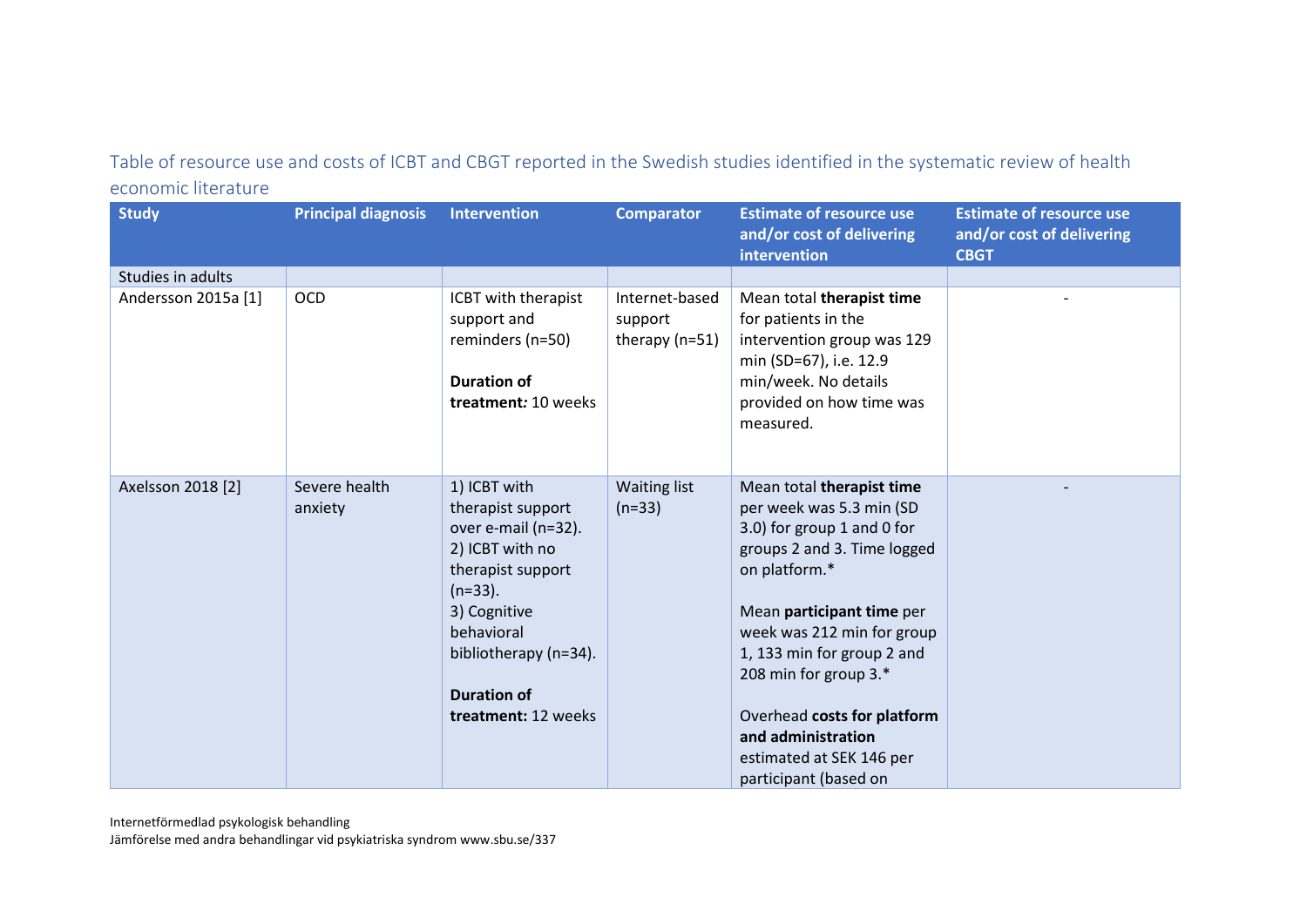| <b>Study</b>        | <b>Principal diagnosis</b> | <b>Intervention</b>                                                                                                                              | <b>Comparator</b>                               | <b>Estimate of resource use</b><br>and/or cost of delivering<br>intervention                                                                                                                                                                                                         | <b>Estimate of resource use</b><br>and/or cost of delivering<br><b>CBGT</b>                                                                                                                                                                                                                                                                                                                                                       |
|---------------------|----------------------------|--------------------------------------------------------------------------------------------------------------------------------------------------|-------------------------------------------------|--------------------------------------------------------------------------------------------------------------------------------------------------------------------------------------------------------------------------------------------------------------------------------------|-----------------------------------------------------------------------------------------------------------------------------------------------------------------------------------------------------------------------------------------------------------------------------------------------------------------------------------------------------------------------------------------------------------------------------------|
|                     |                            |                                                                                                                                                  |                                                 | estimates by El Alaoui and<br>Lindefors [3].                                                                                                                                                                                                                                         |                                                                                                                                                                                                                                                                                                                                                                                                                                   |
| Nordgren 2014 [4]   | Any anxiety<br>disorder    | ICBT with therapist<br>support via a<br>messenger system<br>within the treatment<br>platform (n=50)<br><b>Duration of</b><br>treatment: 10 weeks | Attention<br>control (n=50)                     | Mean total therapist time<br>spent per patient in the<br>intervention group was 15<br>min per week.* No details<br>provided on how time was<br>measured.                                                                                                                             |                                                                                                                                                                                                                                                                                                                                                                                                                                   |
| Bergström 2010 [5]  | Panic disorder             | ICBT with therapist<br>support via e-mail<br>$(n=53)$<br><b>Duration of</b><br>treatment:<br>10 weeks                                            | CBGT. Weekly<br>2-hour<br>sessions.<br>$(n=60)$ | Mean total therapist time<br>spent per patient in the ICBT<br>group was 35.4 minutes (SD<br>19.0), corresponding to 3.5<br>minutes per week. This<br>reportedly corresponded to<br>time spent answering<br>patient e-mails. No details<br>provided on how this time<br>was measured. | Mean total therapist time<br>spent per patient in CBGT was<br>6 hours, corresponding to 36<br>min per week of treatment.<br>Calculated considering that<br>the 54 group patients were<br>distributed over 10 different<br>groups whose sessions were 2<br>hours each and led by 2<br>therapists, and that the actual<br>average number of weekly<br>group sessions attended in the<br>group treatment was $8.1$ (SD =<br>$2.1$ ). |
| El Alaoui 2017[6],  | Social anxiety             | ICBT with low level                                                                                                                              | CBGT (n=62).                                    | Mean use of effective                                                                                                                                                                                                                                                                | Mean use of effective                                                                                                                                                                                                                                                                                                                                                                                                             |
| Hedman 2014 [7] and | disorder                   | email support (n=64)                                                                                                                             | One initial                                     | therapist time per patient in                                                                                                                                                                                                                                                        | therapist time per patient in                                                                                                                                                                                                                                                                                                                                                                                                     |
| Hedman 2011 [8]     |                            |                                                                                                                                                  | individual                                      | the ICBT group was 190                                                                                                                                                                                                                                                               | CBGT was 500 minutes (SD                                                                                                                                                                                                                                                                                                                                                                                                          |
|                     |                            | <b>Duration of</b>                                                                                                                               | session                                         | minutes (SD 54),                                                                                                                                                                                                                                                                     | 31), corresponding to 33 min                                                                                                                                                                                                                                                                                                                                                                                                      |
|                     |                            | treatment: 15 weeks                                                                                                                              | followed by 14                                  | corresponding to 12.6 min                                                                                                                                                                                                                                                            | per week of treatment (El                                                                                                                                                                                                                                                                                                                                                                                                         |

Internetförmedlad psykologisk behandling

Jämförelse med andra behandlingar vid psykiatriska syndrom www.sbu.se/337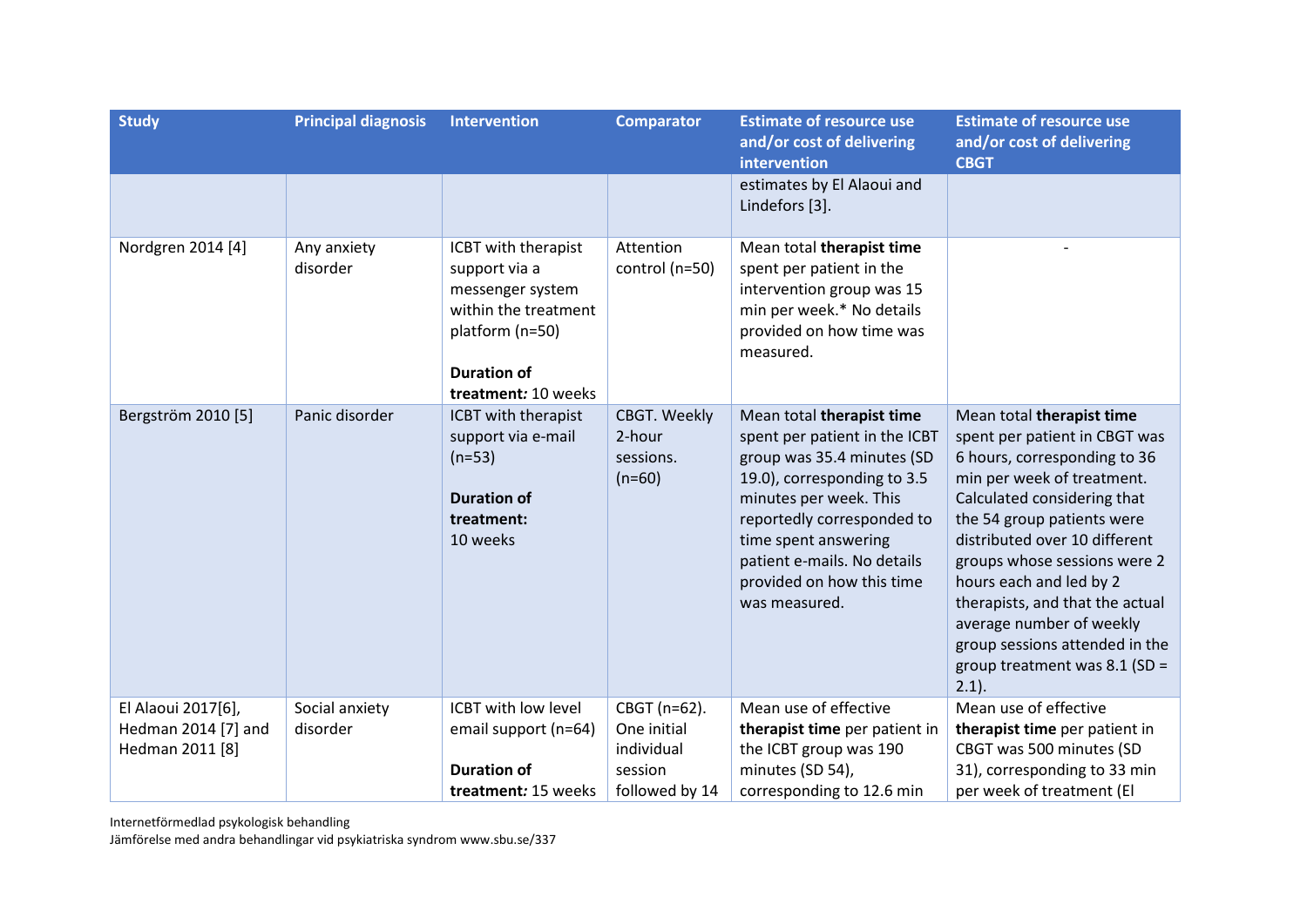| <b>Study</b>                          | <b>Principal diagnosis</b> | <b>Intervention</b>                                                                                                                          | <b>Comparator</b>                                                                                                         | <b>Estimate of resource use</b><br>and/or cost of delivering<br>intervention                                                                                                                                                                                                                                                                                       | <b>Estimate of resource use</b><br>and/or cost of delivering<br><b>CBGT</b>                                                                                                                                                                   |
|---------------------------------------|----------------------------|----------------------------------------------------------------------------------------------------------------------------------------------|---------------------------------------------------------------------------------------------------------------------------|--------------------------------------------------------------------------------------------------------------------------------------------------------------------------------------------------------------------------------------------------------------------------------------------------------------------------------------------------------------------|-----------------------------------------------------------------------------------------------------------------------------------------------------------------------------------------------------------------------------------------------|
| Based on RCT<br>reported in study [7] |                            |                                                                                                                                              | group sessions.<br>Each session<br>was<br>2.5 hours long.<br>Each group<br>consisted of six<br>to seven<br>patients.      | per week (El Alaoui 2017)<br>[6]<br>Time logged on platform.<br>Mean total medical<br>secretary time spent per<br>patient in the ICBT group<br>was 46 min. (El Alaoui<br>$2017$ ).<br>Addition of assumed<br>developmental cost of USD<br>600 and USD 1000 were<br>explored in sensitivity<br>analysis in Hedman 2011 [8]<br>and Hedman 2014 [7],<br>respectively. | Alaoui 2017) [6]. Estimated<br>average standard time.<br>Mean total medical secretary<br>time spent per patient in CBGT<br>was 5 min. (El Alaoui 2017) [6].<br>Time spent by other<br>professionals were the same<br>as for the intervention. |
| Hedman 2013 [9]                       | Severe health<br>anxiety   | ICBT with access to a<br>therapist through a<br>secure online<br>contact system<br>$(n=40)$<br><b>Duration of</b><br>treatment: 12<br>weeks. | Online<br>discussion<br>forum where<br>participants<br>could send<br>messages<br>anonymously<br>to each other<br>$(n=41)$ | Mean therapist time spent<br>was 9 min/week with each<br>patient (SD not reported).<br>No details provided on how<br>time was measured.<br>Addition of assumed<br>developmental costs of GBP<br>390 explored in sensitivity<br>analysis.                                                                                                                           |                                                                                                                                                                                                                                               |
| Hedman 2016 [10]                      | Severe health<br>anxiety   | ICBT with therapist<br>support via online                                                                                                    | Internet-<br>delivered                                                                                                    | Median therapist time was<br>11 min per week for<br>patients in ICBT group                                                                                                                                                                                                                                                                                         |                                                                                                                                                                                                                                               |

Internetförmedlad psykologisk behandling

Jämförelse med andra behandlingar vid psykiatriska syndrom www.sbu.se/337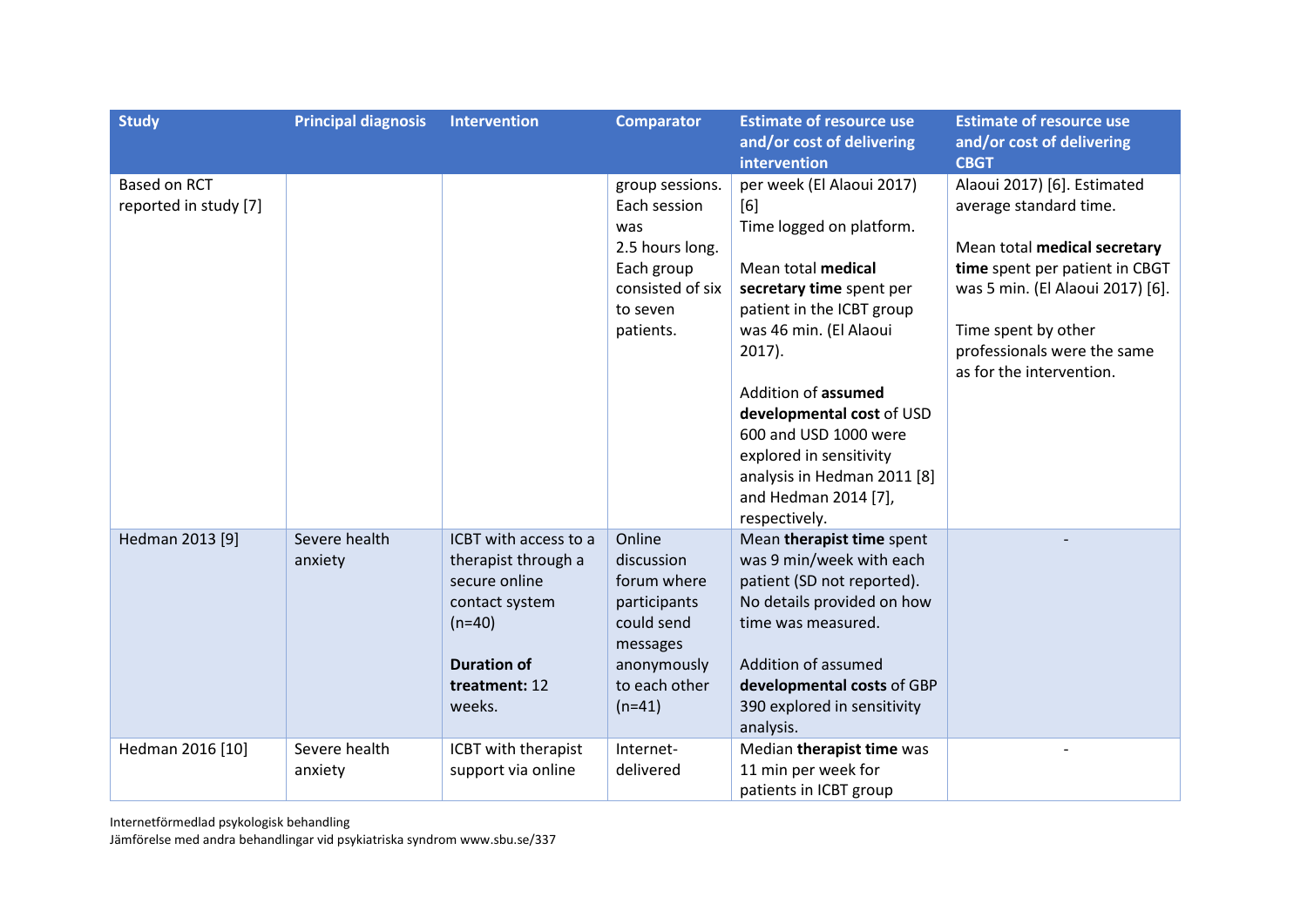| <b>Study</b>                                                                                 | <b>Principal diagnosis</b>     | <b>Intervention</b>                                                                                                                                                                                   | <b>Comparator</b>                               | <b>Estimate of resource use</b><br>and/or cost of delivering<br>intervention                                                                                                                                                                                                                                                   | <b>Estimate of resource use</b><br>and/or cost of delivering<br><b>CBGT</b> |
|----------------------------------------------------------------------------------------------|--------------------------------|-------------------------------------------------------------------------------------------------------------------------------------------------------------------------------------------------------|-------------------------------------------------|--------------------------------------------------------------------------------------------------------------------------------------------------------------------------------------------------------------------------------------------------------------------------------------------------------------------------------|-----------------------------------------------------------------------------|
|                                                                                              |                                | messenger system<br>$(n=79)$<br><b>Duration of</b><br>treatment: 12<br>weeks.                                                                                                                         | behavioural<br>stress<br>Management<br>$(n=79)$ | (Mean and SD not<br>reported). No details<br>provided on how time was<br>measured.                                                                                                                                                                                                                                             |                                                                             |
| Holst 2018 [11]<br><b>Based on RCT</b><br>reported in Kivi 2014<br>$[12]$                    | Mild to moderate<br>depression | Commercially<br>available ICBT<br>treatment<br>programme<br>(Depressionshjälpen).<br>Therapist support via<br>secure email or by<br>telephone (n=52)<br><b>Duration of</b><br>treatment: 12<br>weeks. | TAU in Swedish<br>primary care<br>$(n=38)$      | Mean therapist time was<br>around 15 min per week per<br>participant (SD not<br>reported). No details<br>provided on how time was<br>measured.<br>ICBT program costs<br>including technical support<br>assumed to be SEK 1000 per<br>patient, based on the<br>market price of similar<br>commercially available<br>programmes. |                                                                             |
| Kraepelien 2018 [13]<br>Based on RCT<br>reported in Hallgren<br>2015 [14] and 2016<br>$[15]$ | Depression                     | ICBT with therapist<br>support given as<br>written messages in<br>the treatment<br>platform (n=317)<br><b>Duration of</b><br>treatment: 12<br>weeks.                                                  | TAU in Swedish<br>primary care<br>$(n=312)$     | Mean therapist time spent<br>was 16 min/week with each<br>patient in the ICBT group<br>(SD not reported). No<br>details provided on how<br>time was measured.                                                                                                                                                                  |                                                                             |

Internetförmedlad psykologisk behandling Jämförelse med andra behandlingar vid psykiatriska syndrom www.sbu.se/337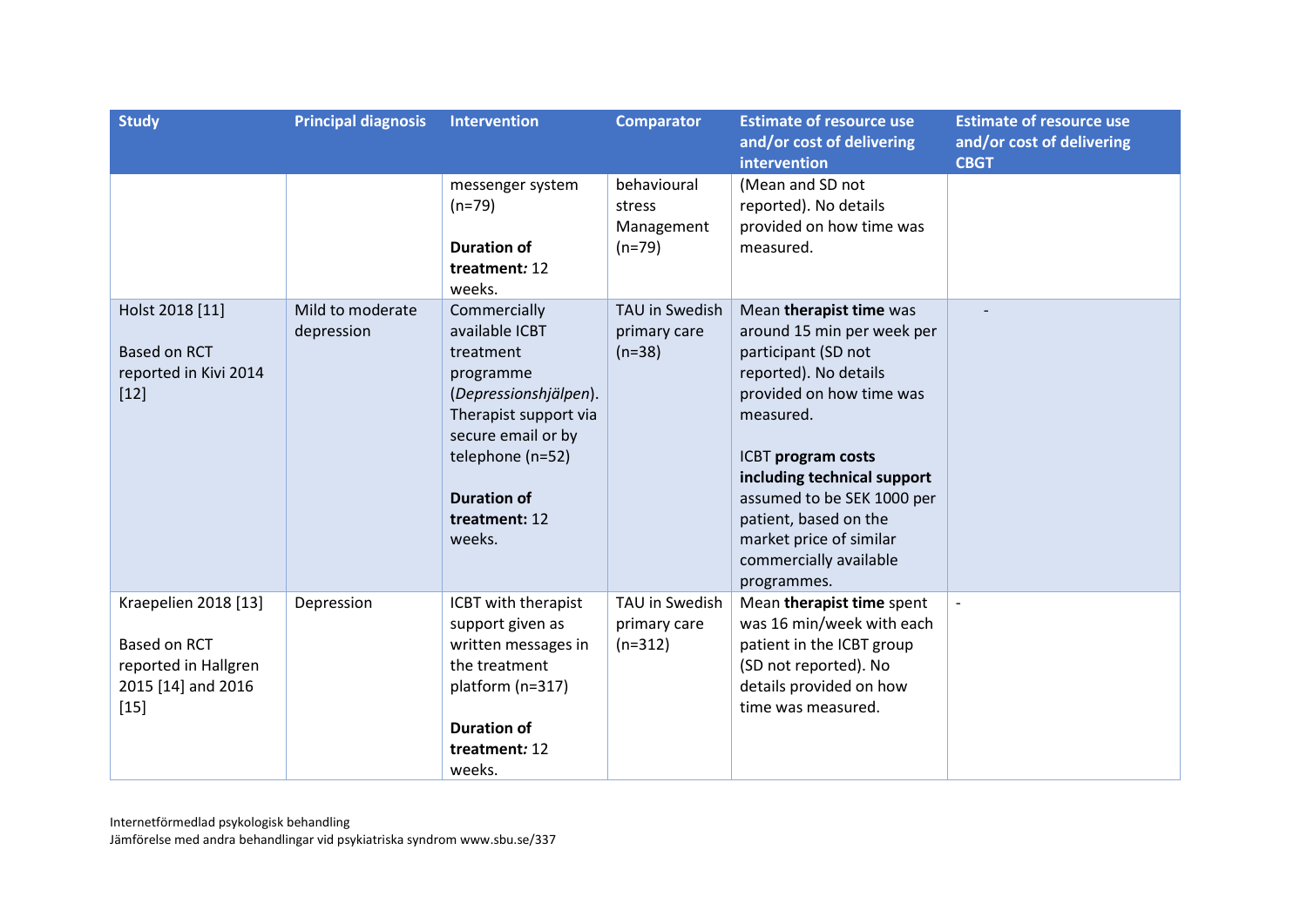| <b>Study</b>                                  | <b>Principal diagnosis</b>                                                                                                                                                                                                                  | <b>Intervention</b>                                                                                                                                                                   | <b>Comparator</b>                                                                           | <b>Estimate of resource use</b><br>and/or cost of delivering<br>intervention                                                                                                                                                                                                                                                                                                                                                                                               | <b>Estimate of resource use</b><br>and/or cost of delivering<br><b>CBGT</b> |
|-----------------------------------------------|---------------------------------------------------------------------------------------------------------------------------------------------------------------------------------------------------------------------------------------------|---------------------------------------------------------------------------------------------------------------------------------------------------------------------------------------|---------------------------------------------------------------------------------------------|----------------------------------------------------------------------------------------------------------------------------------------------------------------------------------------------------------------------------------------------------------------------------------------------------------------------------------------------------------------------------------------------------------------------------------------------------------------------------|-----------------------------------------------------------------------------|
| <b>Studies in children</b><br>and adolescents |                                                                                                                                                                                                                                             |                                                                                                                                                                                       |                                                                                             |                                                                                                                                                                                                                                                                                                                                                                                                                                                                            |                                                                             |
| Jolstedt 2018 [16]                            | Children aged 8-12<br>years with a<br>principal diagnosis<br>of separation<br>anxiety disorder,<br>generalized anxiety<br>disorder, specific<br>phobia, social<br>anxiety disorder or<br>panic disorder of at<br>least moderate<br>severity | ICBT with therapist<br>contact consisting<br>mainly of messages<br>and comments on<br>worksheets within<br>the programme<br>$(n=66)$<br><b>Duration of</b><br>treatment: 12<br>weeks. | Internet-<br>delivered child-<br>directed play<br>delivered to<br>the parent(s)<br>$(n=65)$ | Mean therapist time spent<br>was 25 minutes per week<br>per patient in the ICBT<br>group (SD not reported).<br>Therapist time was<br>reportedly measured as<br>total time spent supporting<br>the participants throughout<br>the 12-week treatment<br>period (time spent online<br>and on the telephone with<br>both child and parent).<br>Online platform<br>maintenance costs (IT<br>support, server costs and<br>software updates) were the<br>same as in Lenhard 2016. |                                                                             |
| Lenhard 2016 [17]                             | Adolescents (age<br>12-17) with<br>moderate to severe<br>OCD.                                                                                                                                                                               | Therapist guided and<br>parent-assisted ICBT<br>with written<br>therapist feedback 5<br>days a week via<br>messages through<br>the secure internet<br>portal and<br>occasionally via  | Waiting list<br>$(n=34)$                                                                    | Mean therapist time was<br>17.5 minutes per<br>patient/week (SD not<br>reported). Clinician times<br>were reportedly logged for<br>every clinician's contact<br>with individual patients and<br>included writing messages<br>to the patients and<br>telephone calls.                                                                                                                                                                                                       |                                                                             |

Internetförmedlad psykologisk behandling

Jämförelse med andra behandlingar vid psykiatriska syndrom www.sbu.se/337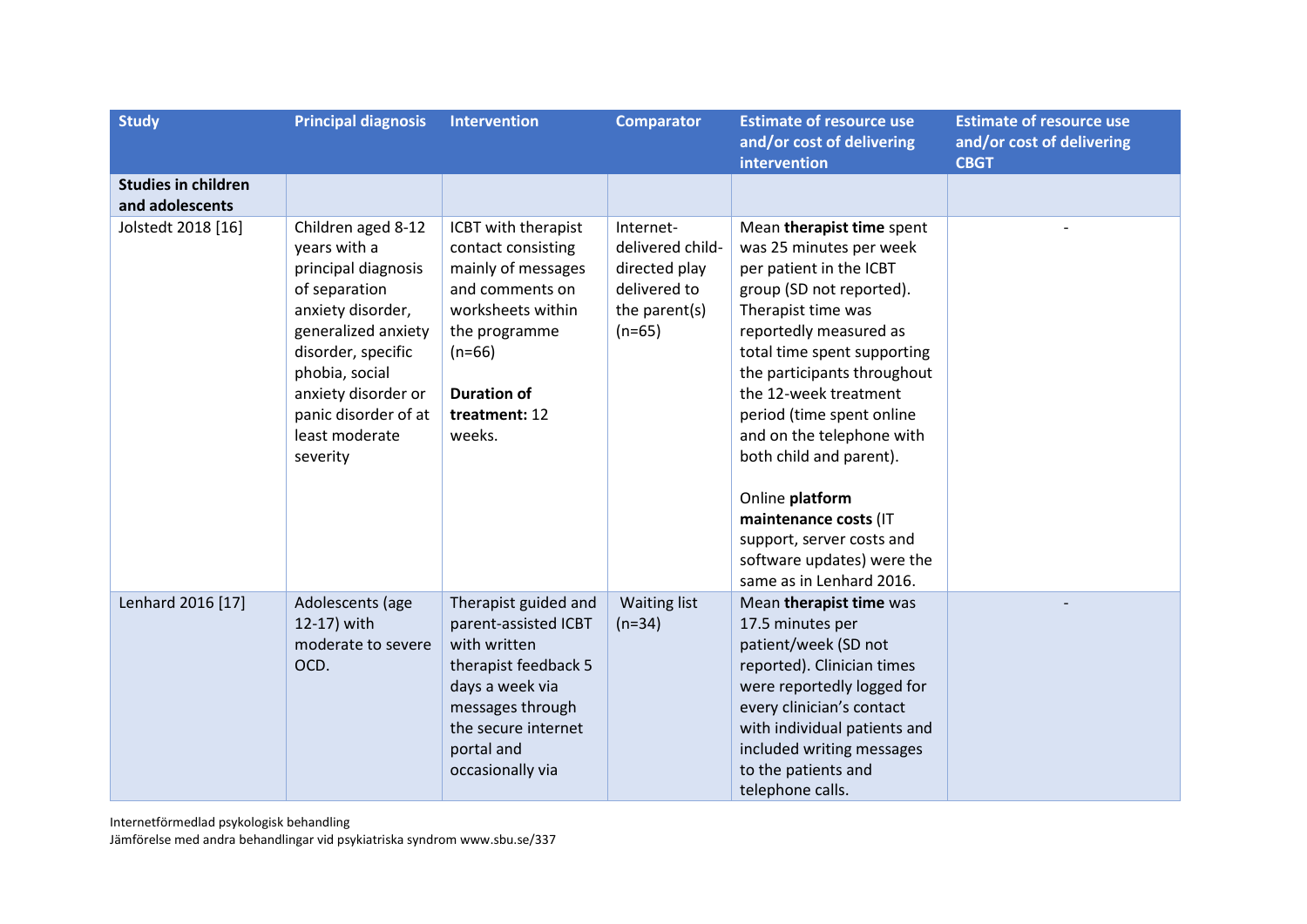| <b>Study</b> | <b>Principal diagnosis</b> | <b>Intervention</b> | <b>Comparator</b> | <b>Estimate of resource use</b><br>and/or cost of delivering<br>intervention | <b>Estimate of resource use</b><br>and/or cost of delivering<br><b>CBGT</b> |
|--------------|----------------------------|---------------------|-------------------|------------------------------------------------------------------------------|-----------------------------------------------------------------------------|
|              |                            | telephone calls     |                   |                                                                              |                                                                             |
|              |                            | $(n=33)$            |                   | ICBT treatment platform                                                      |                                                                             |
|              |                            |                     |                   | maintenance costs (external                                                  |                                                                             |
|              |                            | <b>Duration of</b>  |                   | IT support, technical                                                        |                                                                             |
|              |                            | treatment: 12       |                   | upgrades and iterative                                                       |                                                                             |
|              |                            | weeks.              |                   | development of platform                                                      |                                                                             |
|              |                            |                     |                   | functionality) were                                                          |                                                                             |
|              |                            |                     |                   | estimated at USD 65.60 per                                                   |                                                                             |
|              |                            |                     |                   | ICBT patient, corresponding                                                  |                                                                             |
|              |                            |                     |                   | to approximately SEK 640.                                                    |                                                                             |

**ICBT =** Internet-based cognitive behavioral therapy; **CBGT =** Cognitive behavioural group therapy; **OCD =** Obsessive compulsive disorder; **USD =** US dollars; **SEK =** Swedish crowns; **SD =** standard deviation; **GBP =** British pound sterling; **TAU =** Treatment as usual

\*Information provided by authors.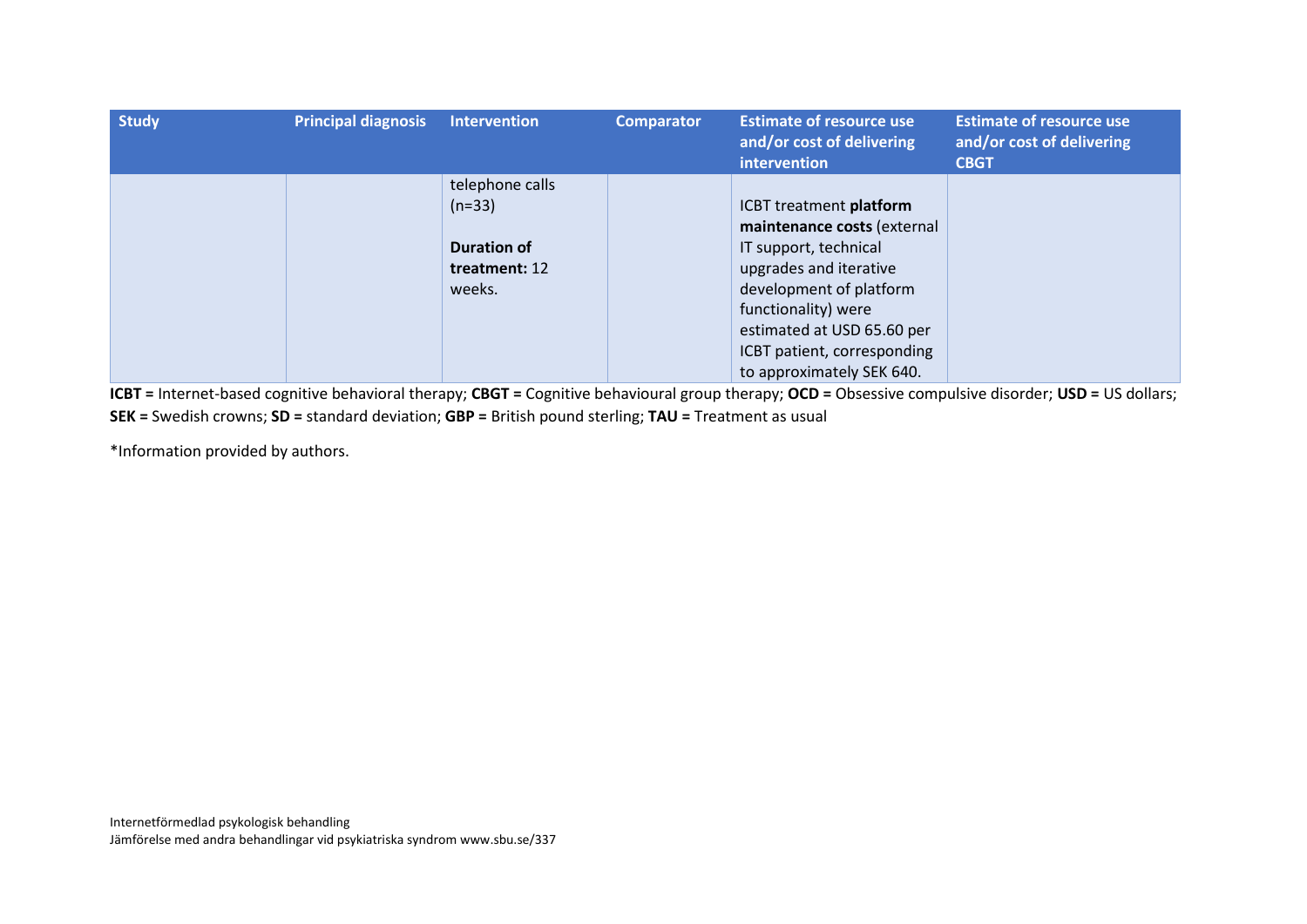## References

- 1. Andersson E, Hedman E, Ljótsson B, Wikström M, Elveling E, Lindefors N, et al. Costeffectiveness of internet-based cognitive behavior therapy for obsessive-compulsive disorder: results from a randomized controlled trial. J Obsessive Compuls Relat Disord. 2015;4:47-53. Available from: https://doi.org/https://doi.org/10.1016/j.jocrd.2014.12.004.
- 2. Axelsson E, Andersson E, Ljotsson B, Hedman-Lagerlof E. Cost-effectiveness and long-term follow-up of three forms of minimal-contact cognitive behaviour therapy for severe health anxiety: Results from a randomised controlled trial. Behav Res Ther. 2018;107:95-105. Available from: https://doi.org/10.1016/j.brat.2018.06.002.
- 3. El Alaoui S, Lindefors N. Combining Time-Driven Activity-Based Costing with Clinical Outcome in Cost-Effectiveness Analysis to Measure Value in Treatment of Depression. PLoS One. 2016;11(10):e0165389. Available from: https://doi.org/10.1371/journal.pone.0165389.
- 4. Nordgren LB, Hedman E, Etienne J, Bodin J, Kadowaki A, Eriksson S, et al. Effectiveness and cost-effectiveness of individually tailored Internet-delivered cognitive behavior therapy for anxiety disorders in a primary care population: a randomized controlled trial. Behav Res Ther. 2014;59:1-11. Available from: https://doi.org/10.1016/j.brat.2014.05.007.
- 5. Bergstrom J, Andersson G, Ljotsson B, Ruck C, Andreewitch S, Karlsson A, et al. Internetversus group-administered cognitive behaviour therapy for panic disorder in a psychiatric setting: a randomised trial. BMC Psychiatry. 2010;10:54. Available from: https://doi.org/10.1186/1471-244X-10-54.
- 6. El Alaoui S, Hedman-Lagerlof E, Ljotsson B, Lindefors N. Does internet-based cognitive behaviour therapy reduce healthcare costs and resource use in treatment of social anxiety disorder? A cost-minimisation analysis conducted alongside a randomised controlled trial. BMJ Open. 2017;7(9):e017053. Available from: https://doi.org/10.1136/bmjopen-2017- 017053.
- 7. Hedman E, El Alaoui S, Lindefors N, Andersson E, Ruck C, Ghaderi A, et al. Clinical effectiveness and cost-effectiveness of Internet- vs. group-based cognitive behavior therapy for social anxiety disorder: 4-year follow-up of a randomized trial. Behav Res Ther. 2014;59:20-9. Available from: https://doi.org/10.1016/j.brat.2014.05.010.
- 8. Hedman E, Andersson E, Ljotsson B, Andersson G, Ruck C, Lindefors N. Cost-effectiveness of Internet-based cognitive behavior therapy vs. cognitive behavioral group therapy for social anxiety disorder: results from a randomized controlled trial. Behav Res Ther. 2011;49(11):729-36. Available from: https://doi.org/10.1016/j.brat.2011.07.009.
- 9. Hedman E, Lindefors N, Andersson G, Andersson E, Lekander M, Ruck C, et al. Predictors of outcome in Internet-based cognitive behavior therapy for severe health anxiety. Behav Res Ther. 2013;51(10):711-7. Available from: https://doi.org/10.1016/j.brat.2013.07.009.
- 10. Hedman E, Andersson E, Ljotsson B, Axelsson E, Lekander M. Cost effectiveness of internetbased cognitive behaviour therapy and behavioural stress management for severe health anxiety. BMJ Open. 2016;6(4):e009327. Available from: https://doi.org/10.1136/bmjopen-2015-009327.
- 11. Holst A, Bjorkelund C, Metsini A, Madsen JH, Hange D, Petersson EL, et al. Cost-effectiveness analysis of internet-mediated cognitive behavioural therapy for depression in the primary care setting: results based on a controlled trial. BMJ Open. 2018;8(6):e019716. Available from: https://doi.org/10.1136/bmjopen-2017-019716.
- 12. Kivi M, Eriksson MC, Hange D, Petersson EL, Vernmark K, Johansson B, et al. Internet-based therapy for mild to moderate depression in Swedish primary care: short term results from the PRIM-NET randomized controlled trial. Cogn Behav Ther. 2014;43(4):289-98. Available from: https://doi.org/10.1080/16506073.2014.921834.
- 13. Kraepelien M, Mattsson S, Hedman-Lagerlof E, Petersson IF, Forsell Y, Lindefors N, et al. Costeffectiveness of internet-based cognitive-behavioural therapy and physical exercise for

Internetförmedlad psykologisk behandling